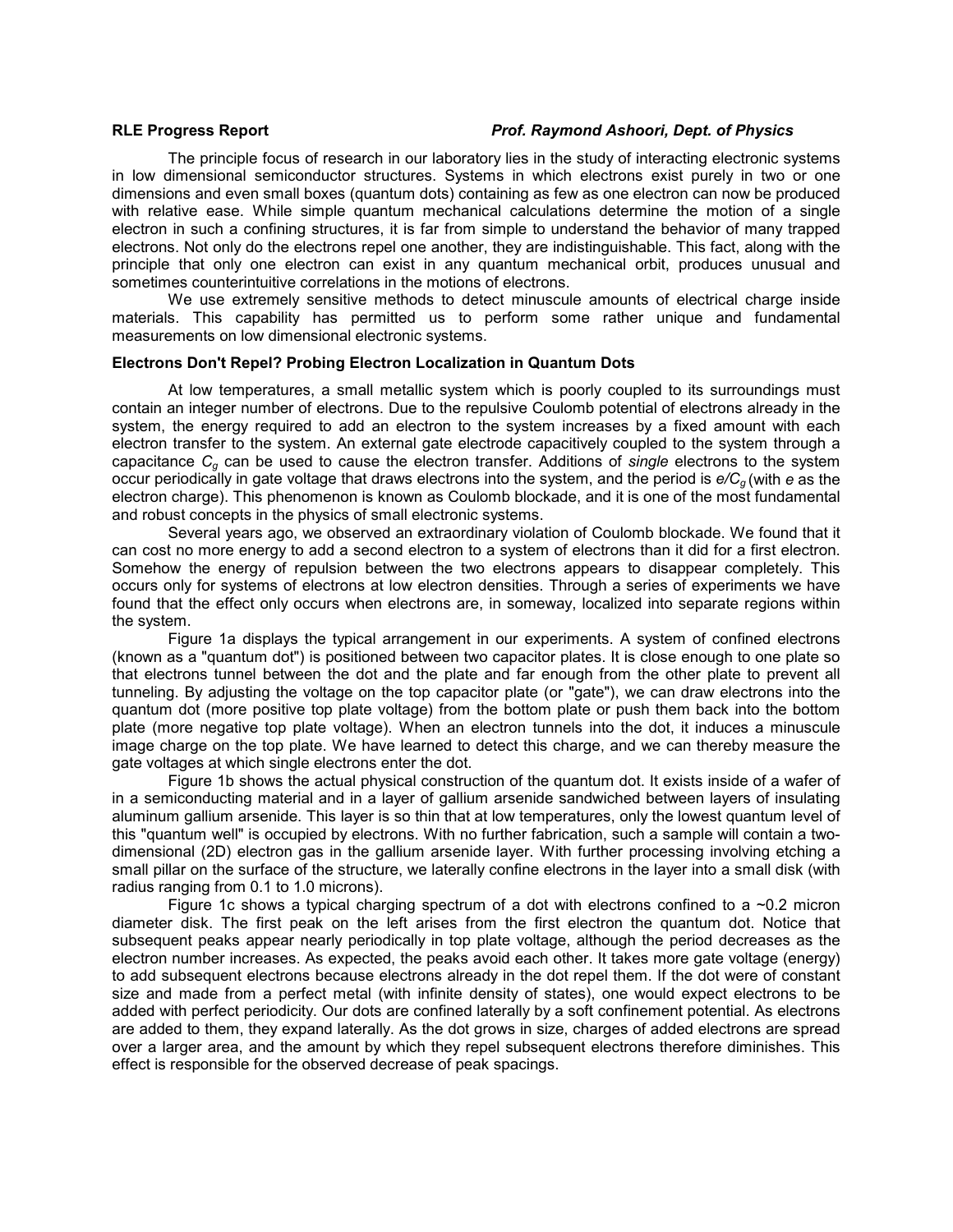

*Fig. 1 a) Schematic diagram of a quantum dot located between two capacitor plates. The quantum dot is actually two-dimensional; the bowl-like shape represents the force tending to move electrons to the center of the quantum dot. b) Diagram of the sample used in single-electron capacitance experiments in a crystal grown using molecular-beam-epitaxy. The quantum dot is the black disk in the quantum well. c) Capacitance (charging) of the sample containing the artificial atom as a function of the top plate (gate) voltage. The first peak on the left represents the first electron entering the quantum dot.*

Upon building dots of larger diameter, we found a profound surprise. Electrons sometimes enter such dots in pairs and even in bunches of three or more. Addition of subsequent electrons cost no more energy than the addition of prior ones.

The largest dots (1.0 micron pillar diameter) showed many randomly appearing pairs and bunches, while smaller dots showed no pairs. We then performed a systematic study of different dots of different sizes. For dots made from pillars of diameters between 0.4-0.7 microns, we found another surprise. The spectra did indeed display pairs, but the pairing effect itself occurred periodically. Figure 2 shows data from a dot created under a 0.5 micron pillar. The first peak on the left corresponds to about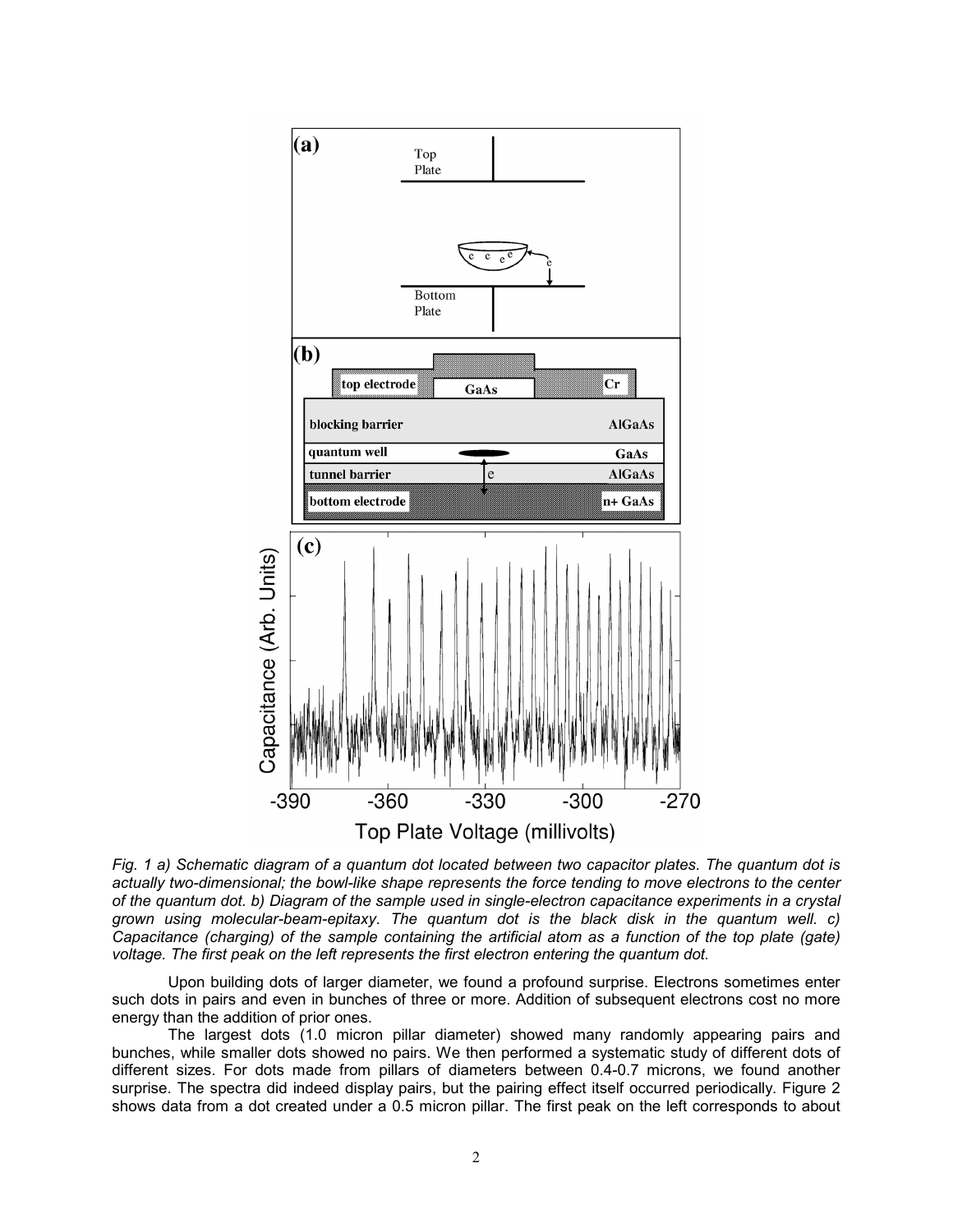the 30<sup>th</sup> electron entering the dot. Notice that some peaks appear in the spectrum which are higher than others. These arise from 2 electrons entering the dot at the same gate voltage. Moving to higher electron numbers, the spectrum shows similar periodic electron additions as in Fig. 1. However, every  $4<sup>th</sup>$  and every  $5<sup>th</sup>$  electron enter the dot as a pair. This behavior continues over about ten (five electron) periods over a total range of about 50 additions. For yet higher electron numbers, the pairing effect disappears and the spectrum appears as ordinary Coulomb blockade with nearly equal spacings between all electron additions. This transition from a pairing regime to Coulomb blockade occurs at an electron density of  $1.1 \times 10^{11}$  electrons/cm<sup>2</sup>. All dots with diameters larger than 0.4 microns display the same transition (whether from periodically or randomly occurring pairs) to Coulomb blockade.



*Fig. 2. Quantum dot capacitance as a function of gate voltage. Each peak denotes the appearance of an electron in the dot. Double height peaks indicate the addition of two electrons. T - 0.3 K. Inset: Schematic of the dot.* 

What produces the pairs, and why do they occur periodically in some cases? While we still do not have a clear answer to the first question, we can answer the second one. Prof. Leonid Levitov performed calculations for classical 2D electrons in a cylindrical confining potential. He found that classical electrons arrange themselves into a hexagonal lattice. The simulations show that electrons at the edge (the outermost row) of the dot are isolated from interior by dislocations in the crystal. In these calculations, the quantum dot breaks up into two separate electron "puddles": a core of electrons and a ring surrounding the core. Prof. Levitov then calculated the sequence for adding electrons to these two puddles. His calculations showed that 4 electrons enter the core puddle in succession and then a  $5<sup>th</sup>$  electron enters the surrounding ring. As in the experiment, this 5-electron periodicity continues for many periods.

There exists a substantial distinction between the classical calculations of Levitov and the quantum mechanical system of electrons in our quantum dots. Nonetheless, we should expect a correspondence when the electron density is extremely low. The important dimensionless parameter determining whether or not classical calculations apply is *r*s. *r*s is the ratio of the inter-electron spacing to the Bohr radius (in GaAs this is about 100 Å), and *r*s therefore decreases as the density of electrons increases. It turns out that *r*s is also the ratio of the Coulomb energy of electrons to their kinetic energy. When  $r_s$  is large, electrons arrange themselves in a crystal because the kinetic energy cost of for localizing electrons is small compared to the Coulomb energy gained. Detailed calculations predict that electrons crystallize in two-dimensions when  $r_s$  is larger than 37. However, our experiments show the periodic pairing effect at densities so high that  $r_s$ =1. Do the classical calculations still contain some glimmer of validity even though the measurements lie well outside the range where they are ordinarily applied?

We tested Levitov's hypothesis by performing an experiment to test whether every  $5<sup>th</sup>$  electron was indeed added to the periphery of the dot while the other 4 were added to the dot's core. In our laboratory, Nikolai Zhitenev and Misha Brodsky fabricated a sample that contained an additional that surrounded the quantum dot. A schematic of this sample is shown in Fig. 3a. The ring affects most strongly electrons that reside near the periphery of the dot.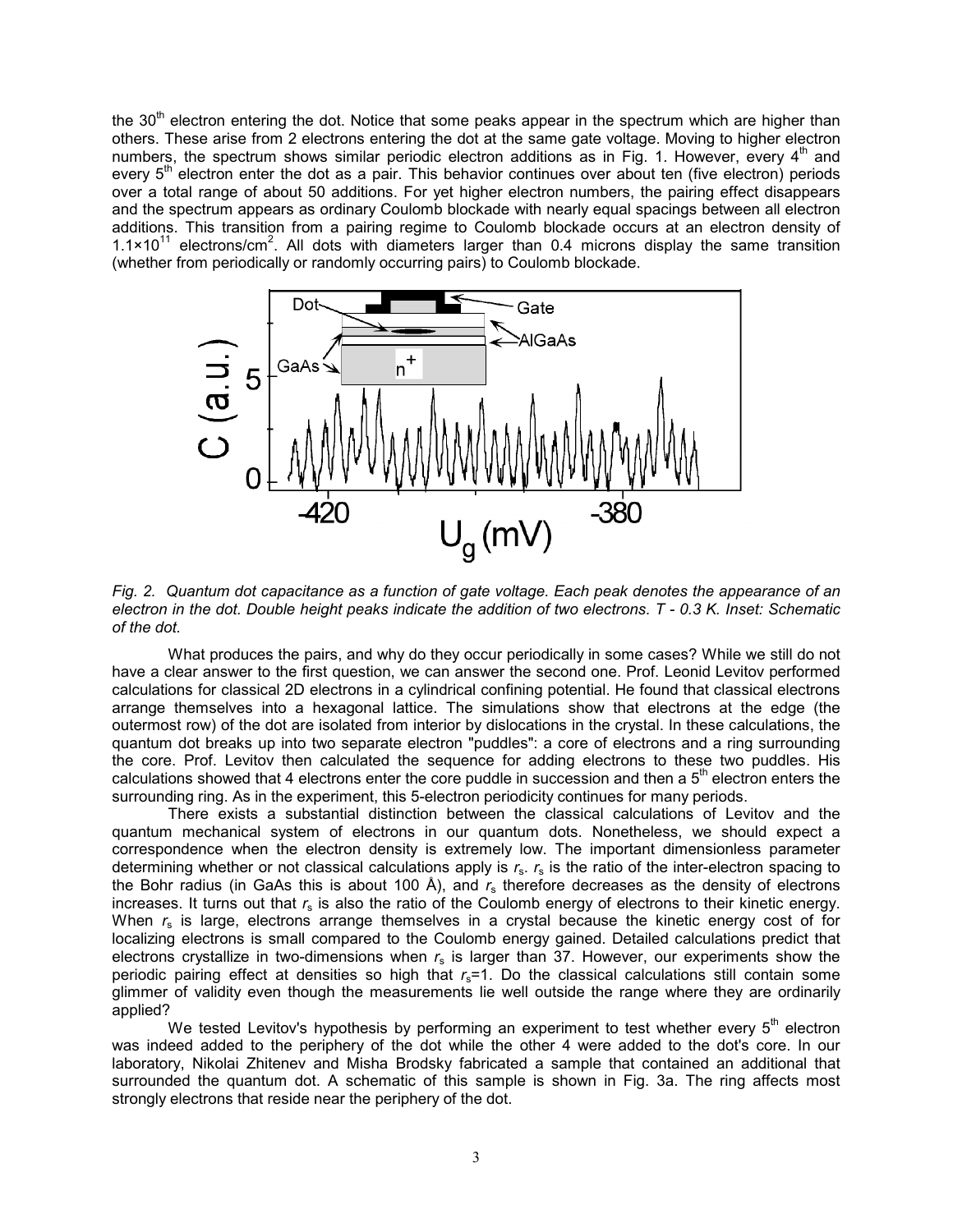

*Fig.3. a) Schematic of quantum dot structure with side gate and scheme for application of bias voltages. b) Greyscale panel of measured capacitance with dark lines denoting capacitance peaks. Black color denotes the capacitance peaks. Each peak corresponds to an electron addition to the dot. Top-gate voltage scale can be converted to the addition energy scale by multiplying by 0.5 (lever-arm) Temperature 50 mK. c) Zoom-in to a part of the panel b). The arrow points to a characteristic edge localized state. The line trace on the left shows a single experimentally measured capacitance trace as a function of top gate voltage. Peaks arise from single electrons moving back and forth between the dot and the substrate in response to a small ac excitation. The panel is built from 250 separate capacitance traces.* 

If the electrostatic potential on the ring gate is made more negative, it becomes more difficult to add electrons to the periphery of the dot. One should observe peaks of periphery electrons moving higher in energy (to more positive top gate potential) with more negative ring gate potential and only a small effect on core electrons. The measurements shown below are on a 0.8 micron diameter dot displaying the pairing effect. However, the dot is large, and the pairs do not appear periodically with electron number as in Fig. 2.

Figures 3b and 3c (zoom-in) display results from this experiment. The figures plots the sample capacitance in gray scale as a function of both ring gate (abscissa) and top gate voltage (ordinate). The dark traces arise from capacitance peaks resulting from the addition of single electrons to the dot. The first trace at the bottom of Fig. 3b arises from the very first electron in the dot. Notice that all of the traces display a positive slope throughout the image. The slope measures the sensitivity of the energies of the electronic states to the ring gate and thereby their positions within the dot.

Clearly most all traces in Figs. 3b and 3c can be grouped into two distinct categories, those with steep slopes (periphery electrons) and shallow slopes (core). The distinctness of these two groups establishes that the dot does indeed break-up into isolated core and periphery regions. Notice also that at high electron numbers (near the top of Fig. 3b) the two groups blend into one and the distinction between core and periphery electrons breaks down. The electrons effectively delocalize over the full area of the dot.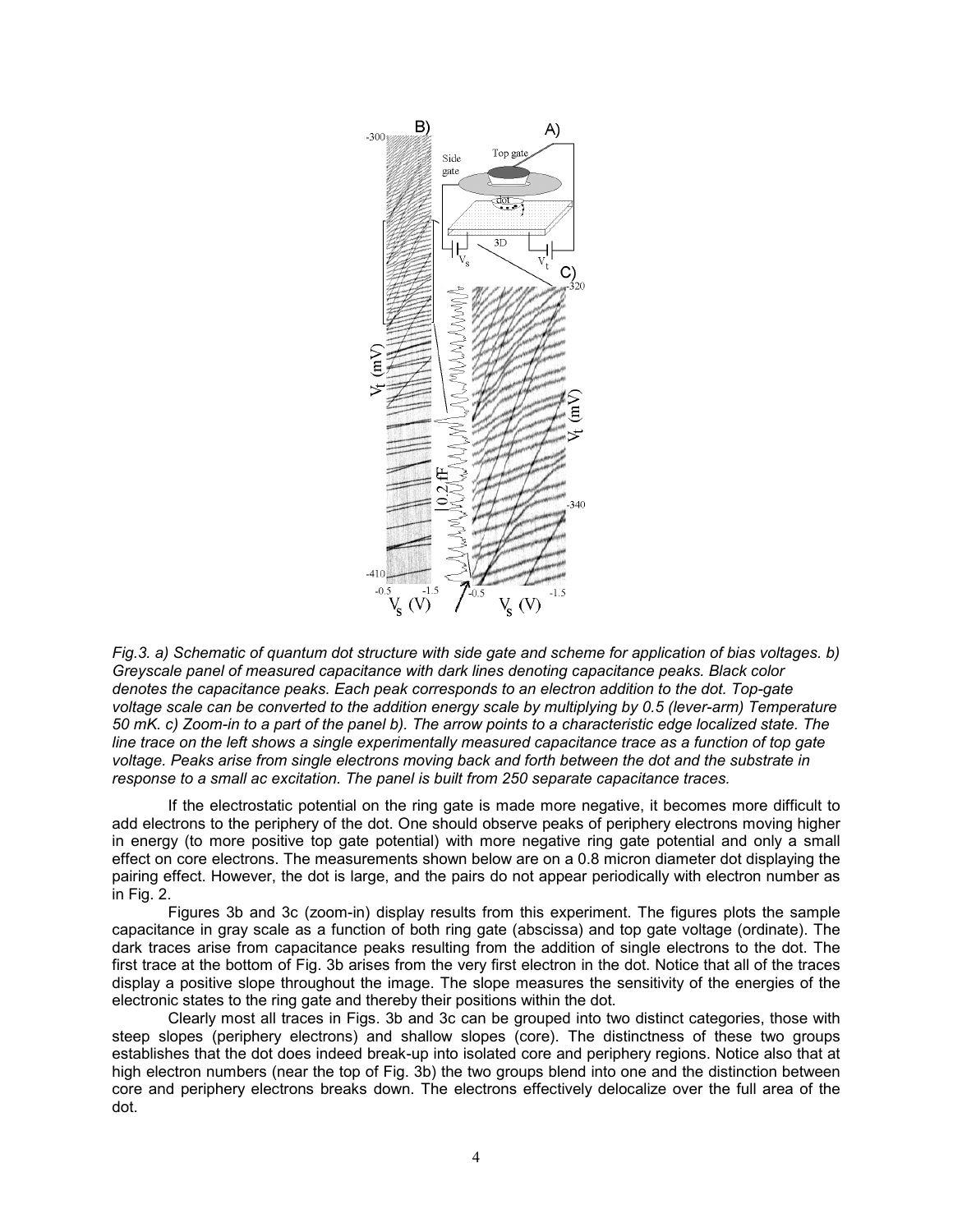Closer examination in Fig. 3c reveals another feature. As one still expects Coulomb repulsion between electrons in the two regions, the existence of levels that cross directly (rather than anticross) is a surprise. This behavior corresponds to the pairing behavior observed in Fig. 2. At the direct crossings, two electrons enter the dot at the same top gate voltage. The absence of Coulomb repulsion leading to the pairing effect is still a mystery, but we now understand that the paired electrons enter isolated positions within the dot.

The problem of electron localization has remained a prime focus of experimental and theoretical research over past 40 years. Misha Brodsky has now built several structures that contain several potential nearby wells, and he has observed sudden transitions from localized electrons in distinct wells to delocalized electrons over several adjacent wells. We hope to achieve fundamental understanding of the phenomenon of localization by building structures that probe the location of a single electron.

# **Single Electron Contours in the Quantum Hall Liquid**

What creates the amazing properties of electrons moving in two-dimensions inside of a semiconductor? Upon changing the strength of a perpendicularly applied magnetic field, one finds that over ranges of fields the system behaves as a perfect conductor along its edges but as a perfect insulator in the interior. For other fields, the interior conducts electricity as a normal metal. Discoveries in this system have rewarded researchers with the 1985 and the 1998 Nobel Prizes in Physics.

The fact that the two-dimensional systems that experimenters study lies 1000 Angstroms beneath the surface has made determination of the microscopic character of the quantum Hall state quite difficult.

Our group has built a scanning microscope that creates images of the quantum Hall state by sensing charges in the 2D system. A sharp metal tip, scanned just above the semiconductor surface connected to a charge sensor, detects charges in the 2D through its capacitive coupling to the 2D layer (see figure 4). The apparatus, operating at 0.3 Kelvin, is so sensitive that it can detect single electrons in the 2D layer.



*Fig. 4. (left image) Schematic of the subsurface charge accumulation imaging scheme. An ac excitation is applied to a buried two-dimensional electron gas. Due to the self capacitance of the 2D system, charge enters and leaves the 2D. Regions of the 2D system vary in their compressibility (propensity to absorb charge), and a scanning tip attached to a sensitive transistor detects these variations. Aside from sensing compressibility variations, we can now measure directly the electrostatic potential inside the 2D system. We do this my monitoring the motions of single electrons into and out of an "accumulation bubble", as shown in the right image. A positive voltage applied to the scanning tip accumulates electrons underneath the tip. If more electrons accumulate than can be contained in one Landau level, they form a bubble of electrons in the next level. This bubble must hold an integer number of electrons. As we scan the bubble around with the tip, electrons enter or leave it in response to changes in the local electrostatic potential. The tip registers these single electron changes to produce a contour map of the electrostatic potential in the buried system.* 

Postdoc Gleb Finkelstein and graduate Paul Glicofridis used the tip locally increase the density of electrons within the 2D layer by applying a positive voltage to it with respect to the 2D layer. Thus, in scanning the tip around, the researchers also scan around a local enhancement of the electron density. In magnetic field, electrons in the 2D system must occupy electronic states within discrete Landau energy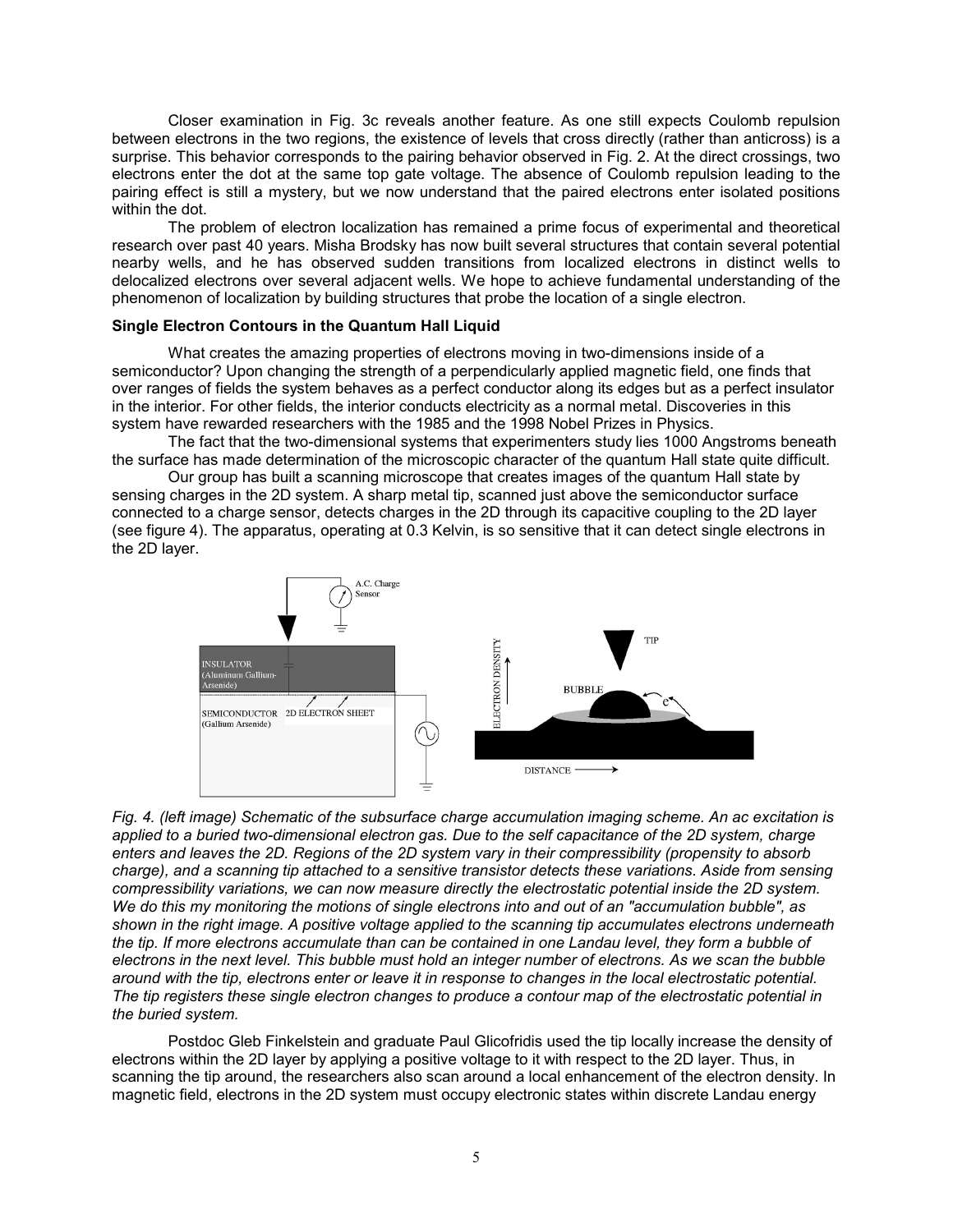levels. As each Landau level can hold only a certain density of electrons, it is possible for the researchers to create a "bubble" of electrons in a higher Landau level than the bubble's surroundings. This bubble is surrounding by a region where the lower Landau level is exactly filled. This region acts similarly to a filled band in an insulator, and electrons must tunnel across this region to travel between the bubble and the surroundings.

As the bubble is scanned around within the 2D layer, electrons tunnel into or out of the bubble. They do so in response to changes in the electrostatic potential at the position of the bubble. The apparatus registers a peak in signal each time the charge inside the bubble changes by a single electron. In sensing the transfer of single electrons in and out of the bubble, the microscope produces a contour map of the electrostatic potential inside the quantum Hall system (see figure 5). By comparing this contour map under different quantum Hall effect conditions, the our group has now been able to ascertain basic features of the microscopic character of the quantum Hall liquid in their samples.



*Fig. 5. A 2* µ*m by 2* µ*m image produced by scanning an accumulation bubble. Each bright contour results from a single electron entering or leaving the scanned bubble, and the contour map represents the electrostatic potential inside the buried 2D system. Each successive contour represents a potential energy change of about 0.3 meV. The magnetic field is set to 5.9 Tesla, and the Landau level filling fraction is slightly less than one.*

### **Tunneling Into Two-Dimensional Electron Systems**

Our ability to sense very small amounts of electrical charge has permitted us to make some basic queries about interacting electronic systems. So far I have describe two basic questions that the experiments can answer: how much energy does it take to add an electron to a quantum dot and where does charge flow in an electron system as a result of a change in the chemical potential of the system? The simplicity of the charge sensing measurement can often result in fundamental information about low dimensional electronic systems not available with other measurement techniques.

There are many other basic questions that can be answered with these techniques. Among them is the following: how likely is it that an electron with a given energy will be able to tunnel into a twodimensional or any other electronic system? Such measurements have often been unrealizable because it may be practically impossible to produce separate electrical to an isolated low-dimensional electronic system and a neighboring metallic electron "injector". We have overcome this difficulty by developing a contactless capacitance method for making such measurements. We call this method "time domain capacitance spectroscopy" (TDCS). We have used TDCS to understand in detail the characteristics of tunneling of electrons into a 2DES in magnetic field. We discovered a universal shape of the tunneling density of states (growing linearly with excitation) that has arisen in each of the 6 samples (including high mobility samples) that we measured.

Our recent measurements have allowed us to measure directly spin relaxations inside of a ferromagnetic 2D electronic system. We find that initially electrons can tunnel into this system quickly, but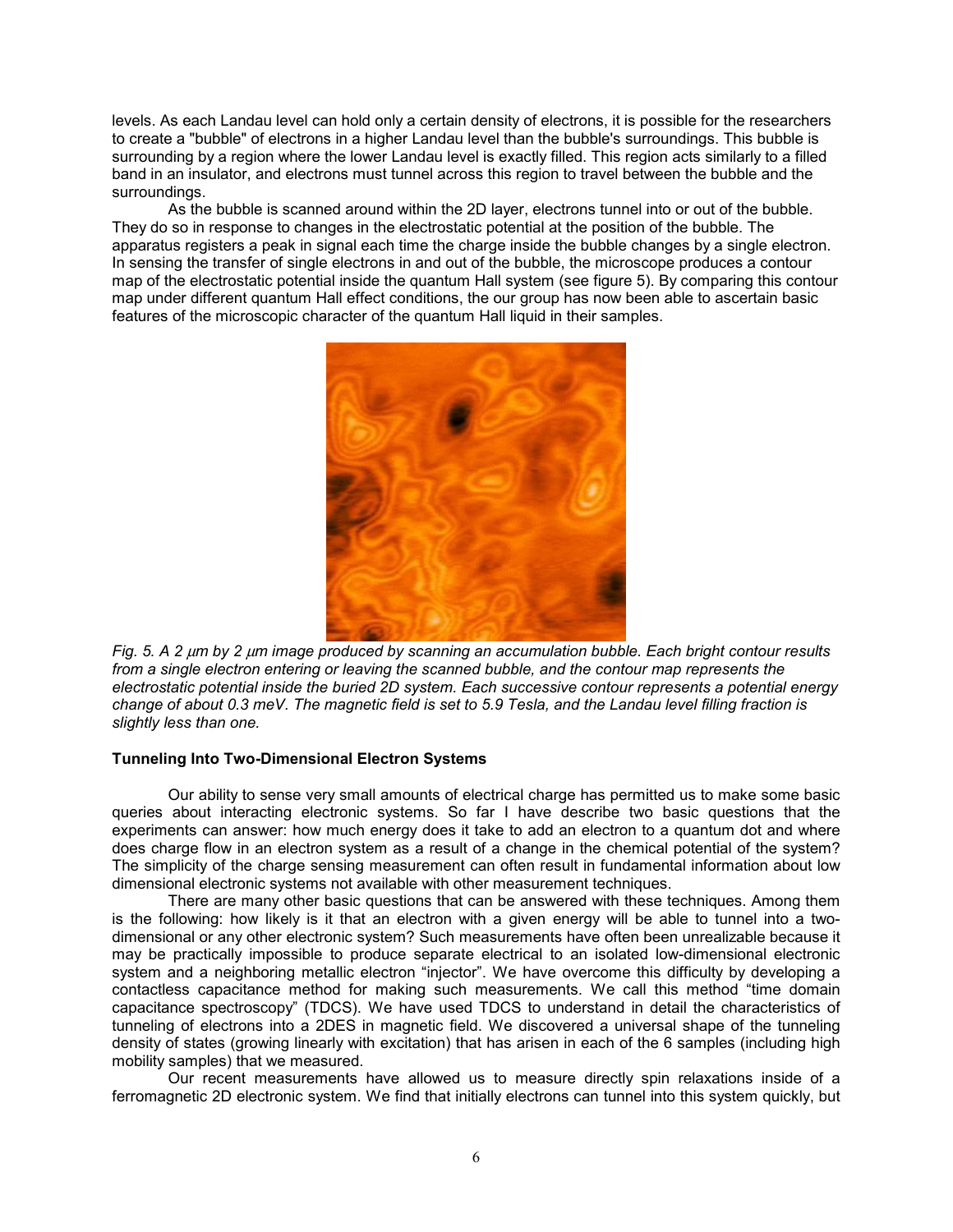then the tunneling rate drops markedly. According to a theory developed to explain our experiments, electrons entering the system must eventually relax into a ground state structures known as Skrymions, before other electrons can enter. We have thus found a new way for probing spin dynamics and discovered a "spin blockade" that prevents electrons from tunneling into a system if sufficient time is not for electrons to relax into their spin groundstate.

# **Chemically Derived Quantum Dots**

The Bawendi group in the chemistry department at MIT has learned to make chemically derived small clusters (size scale around 30-100 Angstroms) with remarkable uniformity. They can also produce highly regular arrays of particles in two or three dimensions. We have started working with the Bawendi group to place such arrays inside capacitors so that we may perform SECS measurements on them. As the coupling between dots can be adjusted by changing the chemical constituents on the dot surfaces, many different types of 2D materials, from tight binding lattices to nearly free electron metals, can be approximated by this type of lateral "superlattice". The SECS measurements can then be used as a sensitive probe of the type of "material" produced this way. Moreover, large arrays are not required for these measurements. In SECS, electrons are transferred vertically inside a capacitor and into the quantum dots. Electrons do not need to be transferred through the dots for the measurement to sense them. We should be able to measure isolated clusters this way. The SECS measurements can therefore be used to study spectra of single particles, dimers, small clusters, and large arrays.

We have made significant progress in building capacitor structures incorporating the Bawendi dots. How does one embed small particles inside of an insulator but with the particles close enough to one metal electrode to allow tunneling? We have two approaches; one uses self assembled monolayers as the insulating medium, and the other uses a novel technique to deposit ZnS at low temperatures (100 C). As this fabrication is entirely new, we have encountered several obstacles, but we expect to have functioning structures this year. We hope to eventually learn to measure directly the number of electrons in a single dot while simultaneously observing its luminescence properties.

## **Publications**

- 1. D. Berman, N.B. Zhitenev, R.C. Ashoori, and M. Shayegan "Observation of Quantum Fluctuations of Charge on a Quantum Dot", *Physical Review Letters,* Vol. **82,** pp. 161-164, (1999).
- 2. M. Koltonyuk, D. Berman, N.B. Zhitenev, R.C. Ashoori, L.N. Pfeiffer and K.W. West "Single Electron Capacitance Spectroscopy of Vertical Quantum Dots Using a Single Electron Transistor", *Applied Physics Letters,* **74,** 555-557, (1999)
- 3. N.B. Zhitenev, M. Brodsky, R.C. Ashoori, L.N. Pfeiffer, and K.W. West "The Localization Delocalization Transistion in Quantum Dots", *Science*, Volume **285**, p 715-718, (1999)
- 4. H.B. Chan, R.C. Ashoori, L.N. Pfeiffer, and K.W. West, "Tunneling into Ferromagnetic Quantum Hall States, Observation of a Spin-Bottleneck", *Physical Review Letters,* Vol. 83, p. 3258-3261
- 5. G. Finkelstein, P.I. Glicofridis, S.H. Tessmer, R.C. Ashoori, and M. Shayegan, "Imaging of Low Compressibility Strips in the Quantum Hall Liquid, *submitted to Physical Review Letters* and appearing as cond- mat/ 9910061.
- 6. H. B. Chan, R. C. Ashoori, L. N. Pfeiffer, and K. W. West, "Observation of a Spin Bottleneck for Tunneling into the ν=1 Quantum Hall State", *to appear in Physica E*